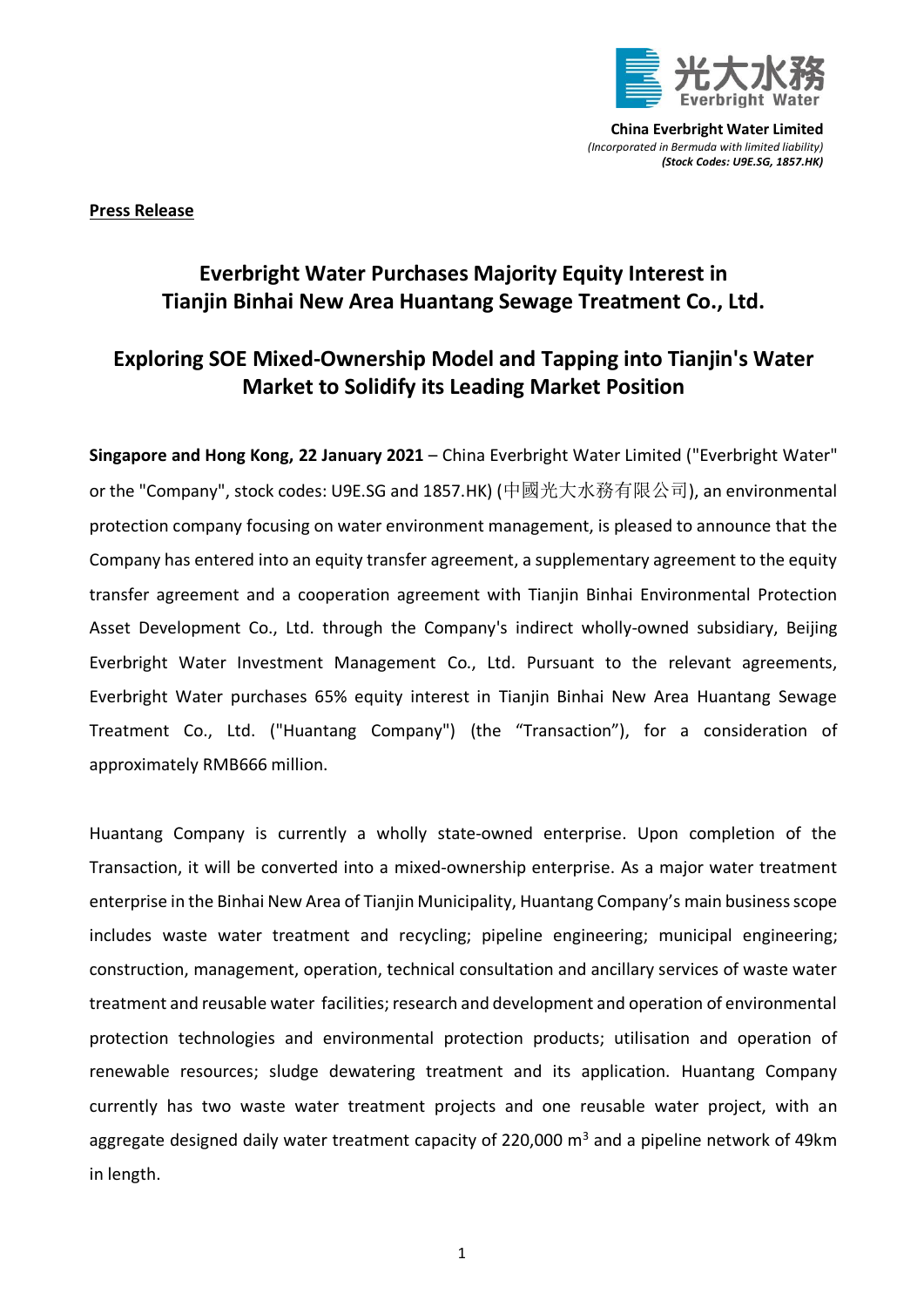

**China Everbright Water Limited** *(Incorporated in Bermuda with limited liability) (Stock Codes: U9E.SG, 1857.HK)*

**Mr. An Xuesong, Executive Director and CEO of Everbright Water**, said, "Everbright Water's purchase of the majority equity interest in Huantang Company marks the Company's first attempt under the mixed-ownership reform of China's state-owned enterprises ("SOE Mixed-ownership Reform"), and is regarded as a precedent of the SOE Mixed-ownership Reform in Tianjin and the Binhai New Area. It not only demonstrates the firm actions taken by Everbright Water in response to the country's guidance and opinions on the SOE Mixed-ownership Reform, but also marks the Company's venture into a new geographical market and a good start in Tianjin's water market."

**Mr. An Xuesong** added, "Upon completion of the Transaction, Everbright Water will fully ride on its strengths in business, management, capital and industry resources, to optimise business and resource allocations, and to smoothly carry out integration work. In the meantime, the Company will accumulate relevant experience so as to act as a role model in the SOE Mixed-ownership Reform. In the future, Everbright Water will leverage on the water projects of Huantang Company to further develop and improve the local water business platform, with the aim of laying a solid foundation for potential water projects in Tianjin and the surrounding areas, as well as for market development in the Beijing-Tianjin-Hebei region."

*-End-*